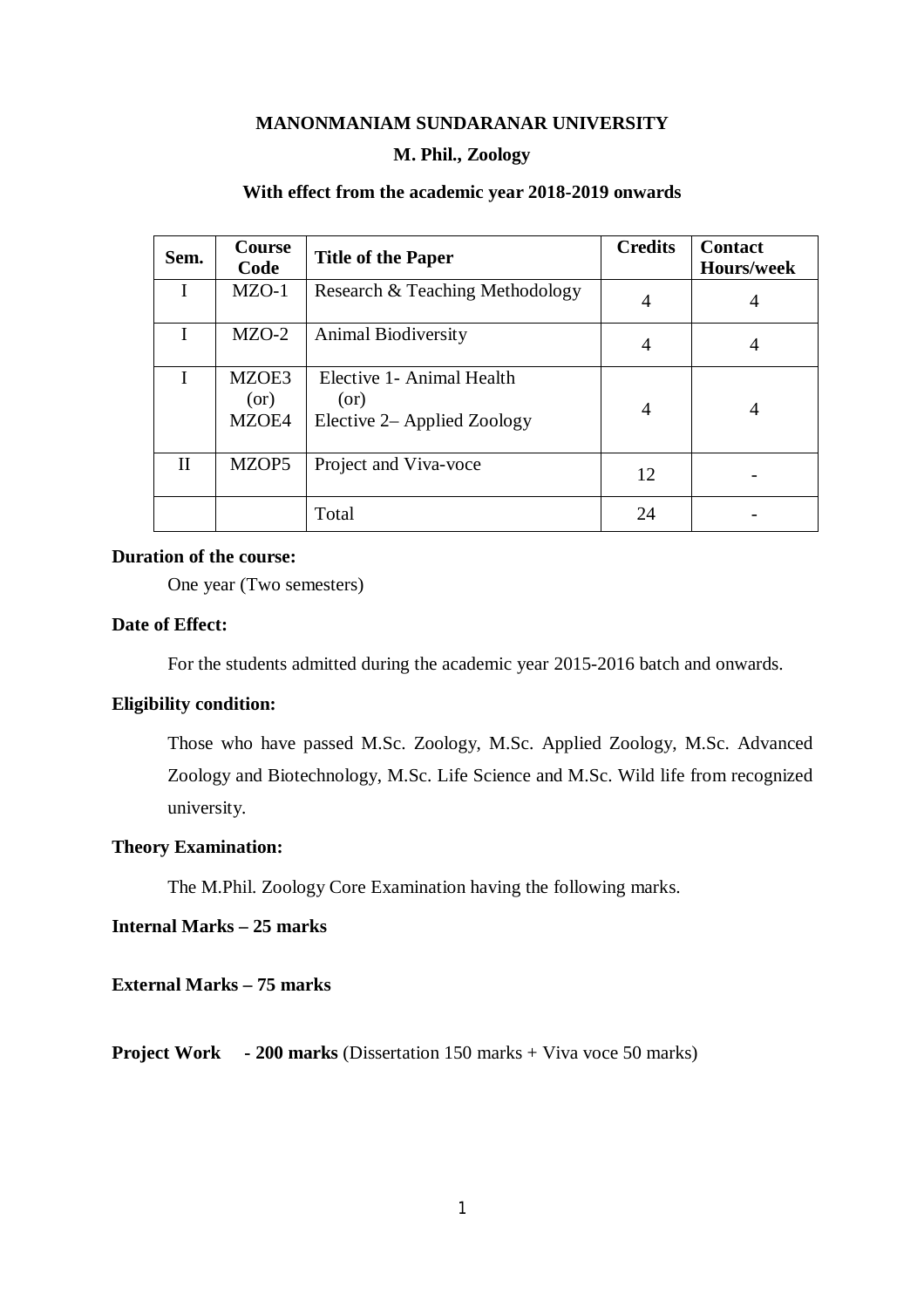#### **MZO-1: RESEARCH AND TEACHING METHODOLOGY**

|   | D | т  | υ. |
|---|---|----|----|
| 4 | I | I) | ш  |

#### **Course objective:**

To provide in-depth Knowledge on methods involved in preparation of working solutions, quantitative and also on the working principles of equipments involved in research and teaching pattern.

#### **Learning outcome:**

- $\triangleright$  Know to significance and preparation protocol of solution and buffers for research work.
- $\triangleright$  Learn to know the principle and functions of advanced biological instruments and their applications.
- $\triangleright$  Acquired Knowledge on the histopathological and histochemcical techniques.
- $\triangleright$  know the quantitative and qualitative estimation of biological macro and micro molecules.
- $\triangleright$  Learn to handle the computer aided statistical software packages.
- $\triangleright$  Enable to familiarize the methods of thesis writing and project proposal preparation.
- $\triangleright$  Inculcate the knowledge on the teaching and learning methods.
- **Unit I : Preparation of solutions** :Types of Solutions- Standard Solutions, Stock Solution, Saturated Solution, Solution of Acids; Expression of Concentration - Molarity (M), Molality (m), Preparation of One Molar (1 M) Solutions, Normality (N), Mass Percent % (w/w), Percentage by Volume or % (v/v), Volume/Weight (V/W), Parts per Million (ppm), Parts per Billion (ppb); pH; Buffers and their preparation. -12h
- **Unit II**: **Microscopy and Microtechnique**:Microscopy–Principle, working mechanism and applications of Light, Phase contrast, Fluorescent,Darkfield, SEM, TEM and STEM.Microtechnique–Preparation of Whole mount and sections, staining, mounting and preparation of permanent slides; Cyto and Histochemical techniques.-

 $-10h$ 

- **Unit III**: **Quantitative and Molecular Techniques**: Quantification of carbohydrate, protein, lipid, fatty acids and amino acids (Proximate composition); Estimation of Hydrolytic and Detoxication enzymes. Molecular Techniques – Principle, mechanism and application of SDS PAGE, AGE, PCR, RT-PCR; Basic principle and application of Chromatography; Basic principle and application of Spectrophotometer and UV Spectrophotometer. -14h
- **Unit IV**: **Biostatistics:** Parametric Student T test, F Test, Z Test, Correlation, Regression and Co-efficient, ANOVA (One-way, Two-way), MANOVA, ANCOVA; Nonparametric – Chi-square, Wilcoxon signed rank test, Mann-Whitney test, Kolmogorov-Snirnow tests; SPSS, Sigma Plot, MAT LAB, and MiniTab for Biological data analysis.  $-12h$
- **Unit V: Methodology of Teaching**: Teaching-Objectives of Teaching, Phases of Teaching-Teaching methods: Lecture Method, Discussion method, Discovery learning, Inquiry, Problem Solving method, Project method, Seminar-Integrating ICT in teaching: Individualized instruction, ways for effective presentation with power point-Documentation-Evaluation: Formative, Summative and Continuous and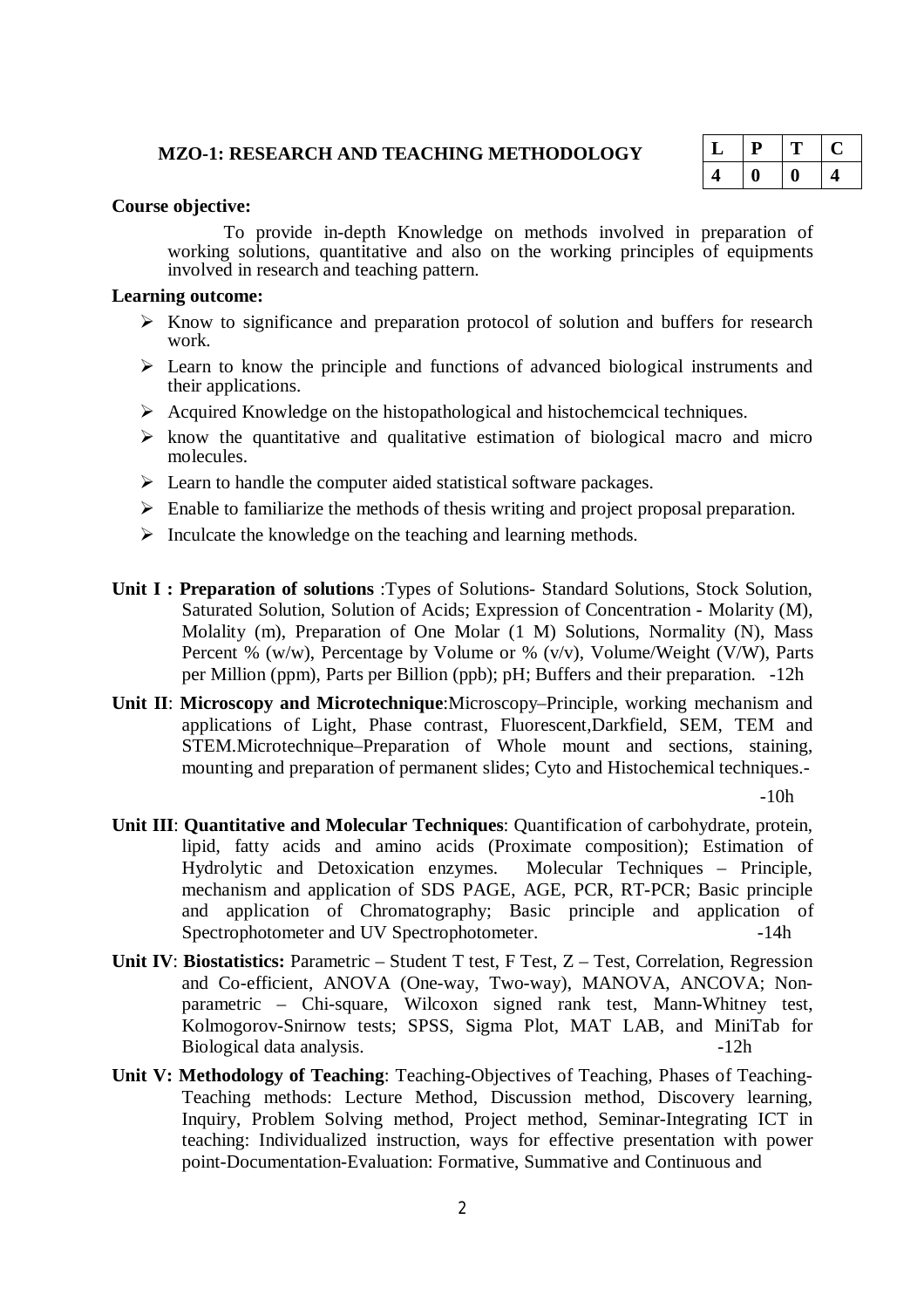comprehensive evaluation-Later adolescent psychology: meaning, physical, cognitive, emotional, social and moral development-Teaching later adolescents. Manuscript, Thesis and Project writing.  $-12h$ 

---- 60h ----

# **Reference Books:**

- 1. Rodney F. Boyer 2012. Biochemistry Laboratory: Modern Theory and techniques, second edition, Prentice Hall
- 2. Rajan Katoch. 2011. Analytical Techniques in Biochemistry and Molecular Biology, Springer, New York.
- 3. Chander,D.E. and Rtoberson, R.W.2009. Bioimaging: Current concepts in light and electron microscopy. Jones & Bartlet Publishers Jandberry M.A., USA.
- 4. Gurumani.2008. Text book of Research methodology.
	- 5. Hoppert M.2003. Microscopic Techniques in Biotechnology. Wile and VCH,G Book & Co, Germany.
- 6. Sampath, K. Pannerselvam,A and Snathanam,S.1984. Introduction to educational technology $(2^{nd}$  Rebised edition), New Delhi: Sterling Publ.
- 7. Sharma, S.R.2003. Effective class room teaching modern methods, tools & techniques. Jaipur: Mangal Deep.
- 8. Vedanayagam, E.G.1989. Teaching technology for college teachers. New York: Sterling Publishers.

## **MZO-2: ANIMAL BIODIVERSITY**

| پ | í. |  |
|---|----|--|
| ٠ |    |  |

**Course Objective :** To provide knowledge on animal diversity, its significance in natural environmental and conservation strategies.

# **Learning Outcome:**

- $\triangleright$  Understand the ecosystem, diversity of organisms and their ecological relationship.
- $\triangleright$  Know the genetic relationship of an animals their distribution and biological hotspot areas.
- $\triangleright$  Realize the importance of animal classification and taxonomy; species concept and their evolutionary significance.
- $\triangleright$  Inculcate conservation strategies of ecosystem and various enactments relating to conservation policy at national and international status.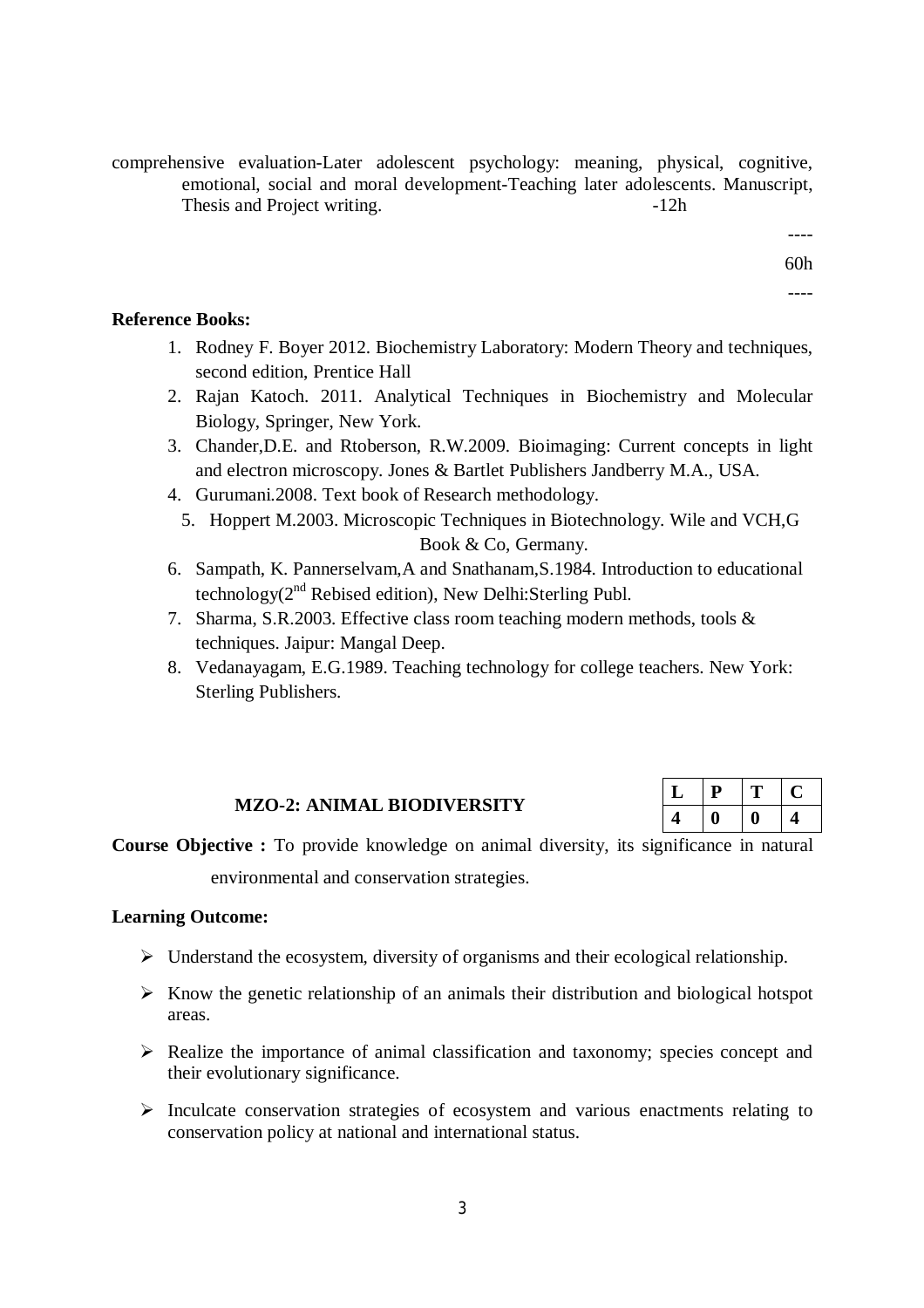$\triangleright$  Learn the measurement of biodiversity richness, species evenness and geometric analysis.

- Unit I : **Basic concepts of Biodiversity**: Definition Components of Biodiversity Ecosystem – Genetic and Species diversity Species Concept – Patterns of Diversity (alpha, beta and gamma diversities) – Principles of Taxonomy: Animal diversity – Distribution, Population inventory – Biodiversity Hotspots – Mammals, Birds, Reptiles, Fishes and Invertebrates. -10h
- Unit II : **Identification of below ground faunal biodiversity**: meso- or meio- and macro faunal biodiversity and estimation of their diversity indices. Environmental pollution; global environmental change; biodiversity: status, monitoring and documentation; major drivers of biodiversity change; biodiversity management approaches.  $-10h$
- Unit III : **Biological diversity** : Species richness gradient, levels of diversity genetic, species and ecosystem diversity, patterns of diversity – alpha, beta and gamma diversities, diversity indices – Shannon, Simpson, Brillounin index, Jaccard index, Keystone species – predators, food source, Ecosystem modifies and ecosystem engineers, indicator species, endemism and hot spots – ecosystem services.  $-14h$
- Unit IV : **Threats to biodiversity (Extinctions)**: IUCN categories of threat, red data book, causes for biodiversity loss – habitat fragmentation, population reduction - Threats Status of Species Isolated species – Rate, Endemic and Threatened towards extinctions Wild species – Measurement – Organizations – UNEP, MoEF (India), NERI, NBA (India) – A brief account. -12h
- Unit V : **Conservation of biodiversity**: Principles of conservation, studies on conservation/management strategy - Environmental impact assessment (EIA) – Remote sensing in EIA – *In situ* conservation (Project Tiger, biosphere reserves, national parks, wild life sanctuaries) and *Ex situ* conservation (Zoological and Botanical gardens, Cryopreservation, Tissue culture) – Tools in Conservation of wild life (statistics) and methods of interpretation wild life maps – Economics of biodiversity conservation.  $-14h$

---- 60h

## **Reference Books**

- 1. Parker, T. F. and W. A. Haswell. 1921. Text Book of Zoology. Macmillan and Company Limited.
- 2. Simpson, G. G. 1961. Principle of animal taxonomy, Columbia University Press.
- 3. Avise, J.C. 1994. Molecular Markers, Natural History, and Evolution. Chapman and Hall, New York.
- 4. Odum, E. P. 1996. Fundamentals of Ecology, Nataraj Publishers, Dehradun.
- 5. Wilson, E. O. 1999. The Diversity of Life (The College Edition), W.W. Northern and Co.
- 6. Stiling, P. 2004. Ecology Theories and Applications, Prentice Hall of India Pvt. Ltd. New Delhi, India.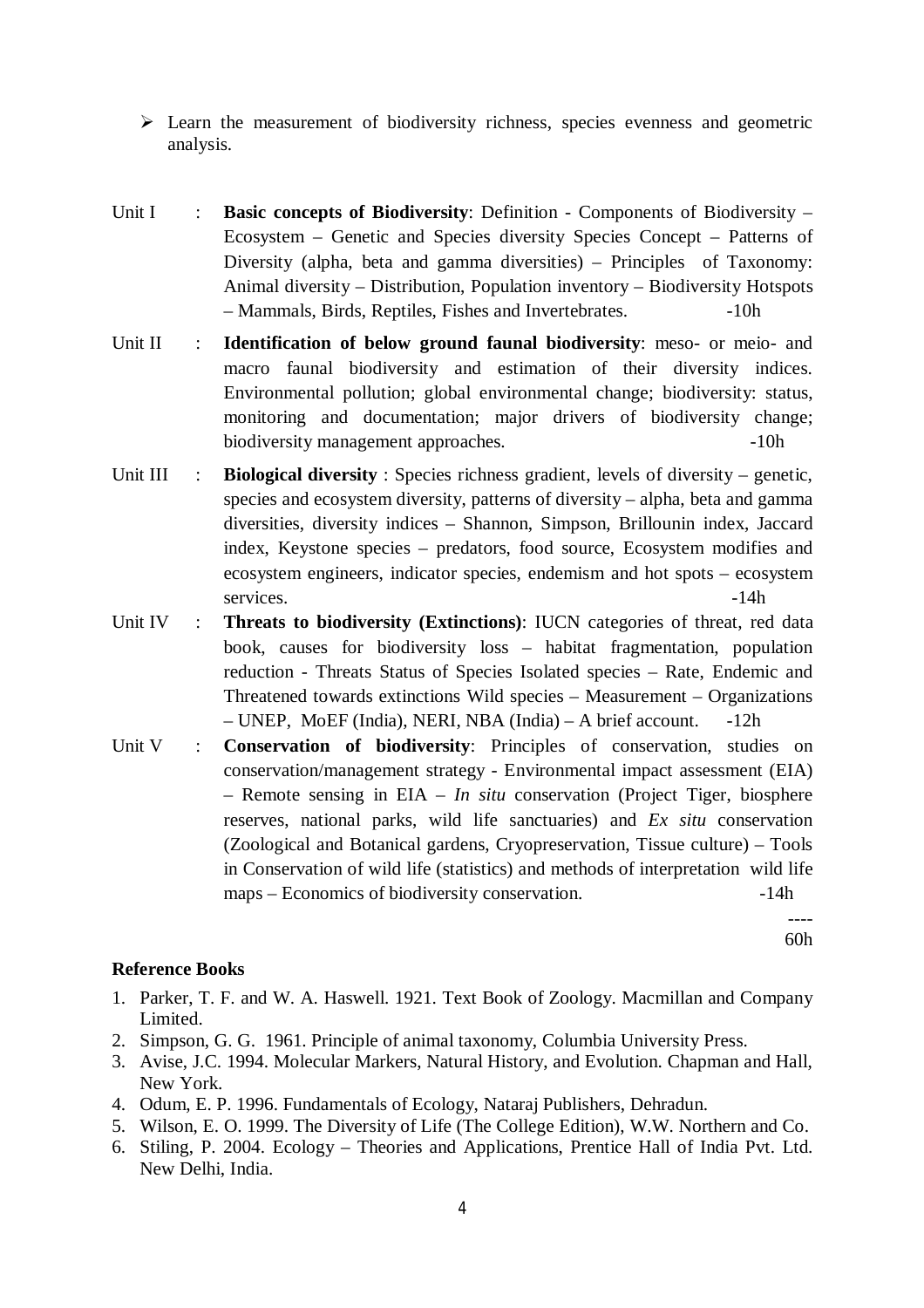- 7. Avise, J.C. 2008. Clonality: The Genetics, Ecology, and Evolution of Sexual Abstinence in Vertebrate Animals. Oxford Univ. Press, New York.
	- **8.** Hickman, P. C., Roberts, L.S., Keen, S.L., Larson, A. and D. Eisenhour. 2011. Animal Diversity. McGraw-Hill Higher Education.

|  | <b>MZOE3: ELECTIVE - ANIMAL HEALTH</b> |  |  |
|--|----------------------------------------|--|--|
|--|----------------------------------------|--|--|

| ⊔ | P |   |  |
|---|---|---|--|
|   |   | D |  |

#### **Course Objective:**

To provide knowledge on animal health, disease control, and related farm management practices.

#### **Learning Outcome:**

- $\triangleright$  Know the importance of animal nutrition, nutritional deficiency diseases and feed management.
- $\triangleright$  Learn the control and management of zoonotic organisms.
- $\triangleright$  Know the cattle/livestock management practices.
- **Unit I:Animals nutrition and Nutritional diseases**: Animals nutrition- Nutritional importance of carbohydrates, lipids, proteins, vitamins, minerals and water-Nutritional deficiency diseases- Feeds and fodders, Scientific feeding of livestock, Feeding schedule for different categories of livestock and poultry- Feed additives-Silage making, Diet formulation for newborn, growing, pregnant, lactating and sick animals; Milking techniques and clean milk production- Sanitation and hygiene practices, Common health problems and their prevention. 14h-
- **Unit II:Zoonoses:** Introduction to Zoonoses- Viral Zoonoses, Signs, symptoms, diagnosis and treatment of (Rabies, Japanese encephalitis, Dengue, SARS, Swine Influenza and Yellow fever)- Bacterial Zoonoses (Anthrax, Borreliosis, leptospiroses, plague, vibrioses, tuberculosis and Tetanus)- Rickettsioses (Scrub Typhus, Murine Typhus; Tick Typhus)- Parasitic Zoonoses ( Toxoplasmosis, leishmaniases and Filariasis)- Fungal Zoonoses (Aspergillosis, Candidiasis, Histoplasmosis and blastomycosis)- Zoonoses associated with meat, fish and milk- Prevention and control measures of Zoonotic diseases. -14h
- **Unit III**:**Epidemiology:** Principles of epidemiology, surveillance, forecasting and monitoring of diseases- Public health considerations of Disposal of cadaver and clinical waste-Guidelines for control of contagious diseases and infectious diseases, disease outbreaks- Prevention of cruelty to animals (CSPSCEA guidelines)- Introduction of Pharmacology, Nature and sources of drugs, Routes of drug administration, Dosage forms, Antiseptics and disinfectants- Handling of Hazardous substances.

-12h

- **Unit IV :Poultry disease and Management:** Chicken breeds, Duck breeds, Goose breeds and Turkey breeds- Poultry Nutrition- Diseases of poultry: Common poultry diseases, Different types of poultry diseases, Signs, symptoms, diagnosis and treatment of Bacterial, Viral, Parasitic diseases in poultry- Importance of water in poultry health-Integrated diseases prevention management in poultry- Epidemic threat from poultry farming- Epidemiology of Newcastle disease and economics of its control-Transmission, infection, pathogenesis and prevention of H5NI, Avian flu and Fowlpox- Flu vaccines- Probiotics in the Poultry industry. -10h
- **Unit V:Cattle Disease and Management:** Dairy Breeds: Indigenous breeds of Cow, Buffalo, Goat ad Sheep-Dairy products- Common Dairy diseases; Signs, symptoms, diagnosis and treatment of Bacterial, Viral, Fungal, Parasitic diseases in Dairy-Integrated diseases prevention management in Dairy- Epidemiology of Foot and mouth diseases- Anthrax disease, Bluetongue, Bovine ephemeral fever, transmission,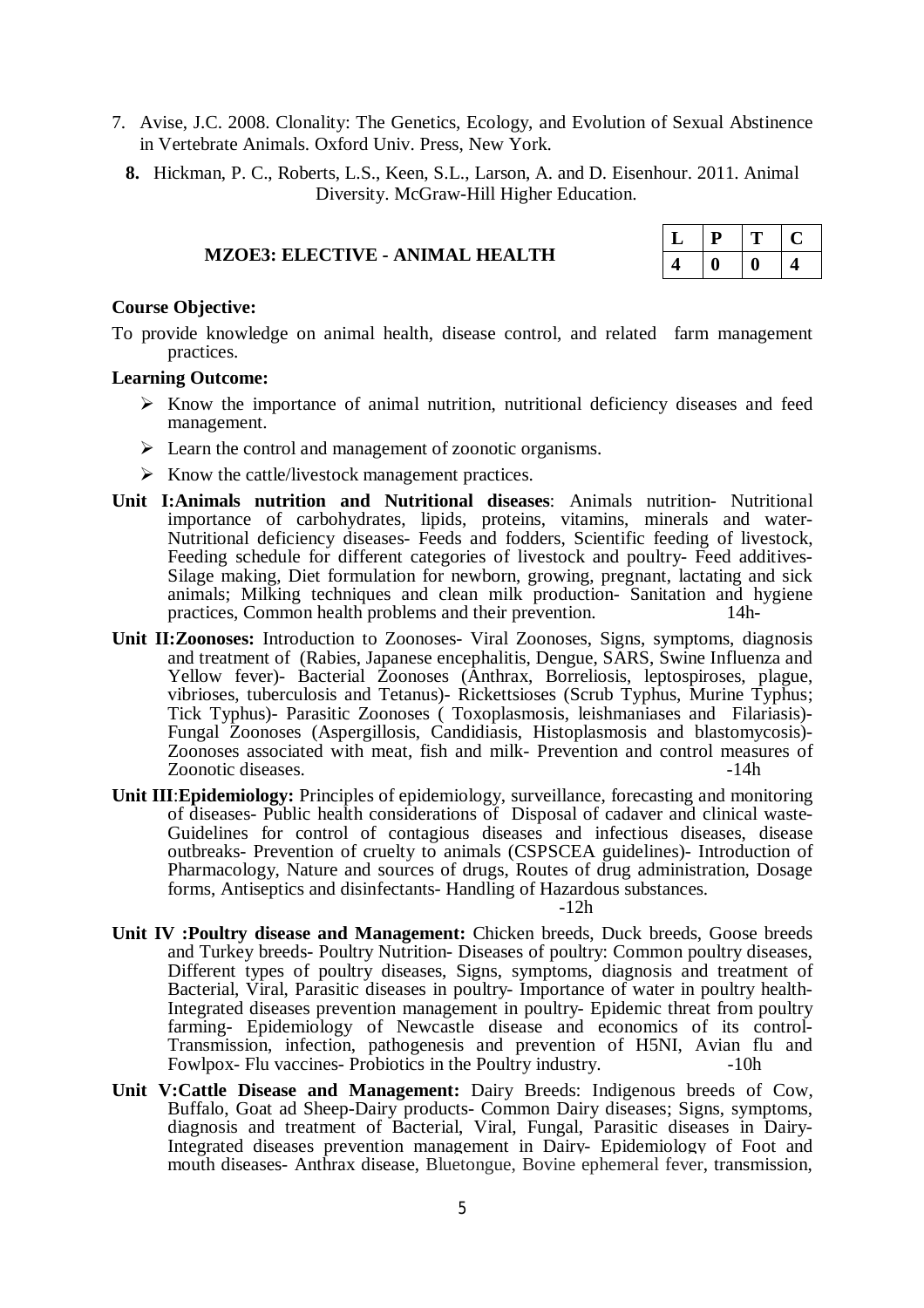infection, pathogenesis and prevention- Vaccines- Artificial insemination for Live stock improvement. -10h

> ---- 60h

----

#### **Reference Books:**

- 1. Naresh Mahajan. 2014. Hand book of Poultry of Diseases. Random Publications, New Delhi.
- 2. Sumen kumara Joshi 2015.A text book of Zoonotic Diseases. Satish Serial publishing house,Delhi
- 3. Divyesh Pandey .2014. Poultry Husbandry. Random Publications, New Delhi.

### **(OR)**

### **MZOE4: ELECTIVE – APPLIED ZOOLOGY**

| ப | D<br>r. | - |  |
|---|---------|---|--|
|   |         |   |  |

**Course Objective:** To provide knowledge on vermiculture techniques, harmful insects related to agriculture, infectious and communicable diseases, live stocks diseases and farming also on the significance and economic importance of sericulture and apiculture.

### **Learning outcome:**

- $\triangleright$  Know the importance of productive insects and their conservation strategies.
- $\triangleright$  Learn the management and control of causative agents.
- Unit I:**Apiculture and Sericulture**: APICCULTURE: Types of honey bees, social organization, Life history of honey-bee, Bee keeping, Economic importance of honey bee, Bee Hive, Management of Bee Hive, Swarming, Pests and diseases. SERICULTURE: Silk moth, silk farming-cocoon processing-other farm of silk:-Tasar silk, Muga silk and Eri silk-Pests and Diseases in silkworm. -12h
- Unit II**: Agricultural Zoology**: Beneficial Insects: Mantis-lady bird beetle-damsel fly-Predators-Parasitoids. Harmful Insects: Migratory locust, Rhinoceros beetle-Aphids-Economic Importance of rodents, snakes and bates.  $\sim$  -10h
- Unit III:**Medical Zoology:** Infectious and communicable diseases: Small box, AIDS, Influenza, Tuberculosis, Plaque, Cholera, Amoebiasis, Malaria, Dengue, Chicgunkunya, Trypanosomiasis and Elephantiasis. Vectors - definition, types of vector. Arthropod vector of medical importance.
- Unit IV: **Veterinary Zoology**: Importance of live stock, cattle, coat, sheep and rabbit-live stock diseases: Anthrax, Ranikhet-Live stock parasites: Helminthes- Arthropod vector of veterinary importance – sand flies, mosquitoes, horse flies and Rat flea, ticks, mites and vector control. Diary and Poultry farming.  $-12h$
- Unit V: **Vermiculture**: Vermiculture definition, scope and importance. Exotic species of earthworm-Biology of *Eisenia fetida* &*Eudrilus eugeniae*-Taxonomy Anatomy, physiology and reproduction .Culture methods: indoors and out door; Monoculture and polyculture. Applications of Vermiculture /Vermiculture Bio-technology. Vermicomposting, Chemical composition of vermicastings. Use of Earthworms as feed/bait for capture/culture fisheries. Role of earthworms in agro-ecosystems Land reclamation and sustainable soil fertility; forest regeneration Earthworms for management of municipal/selected biomedical solid wastes. -14h management of municipal/selected biomedical solid wastes.